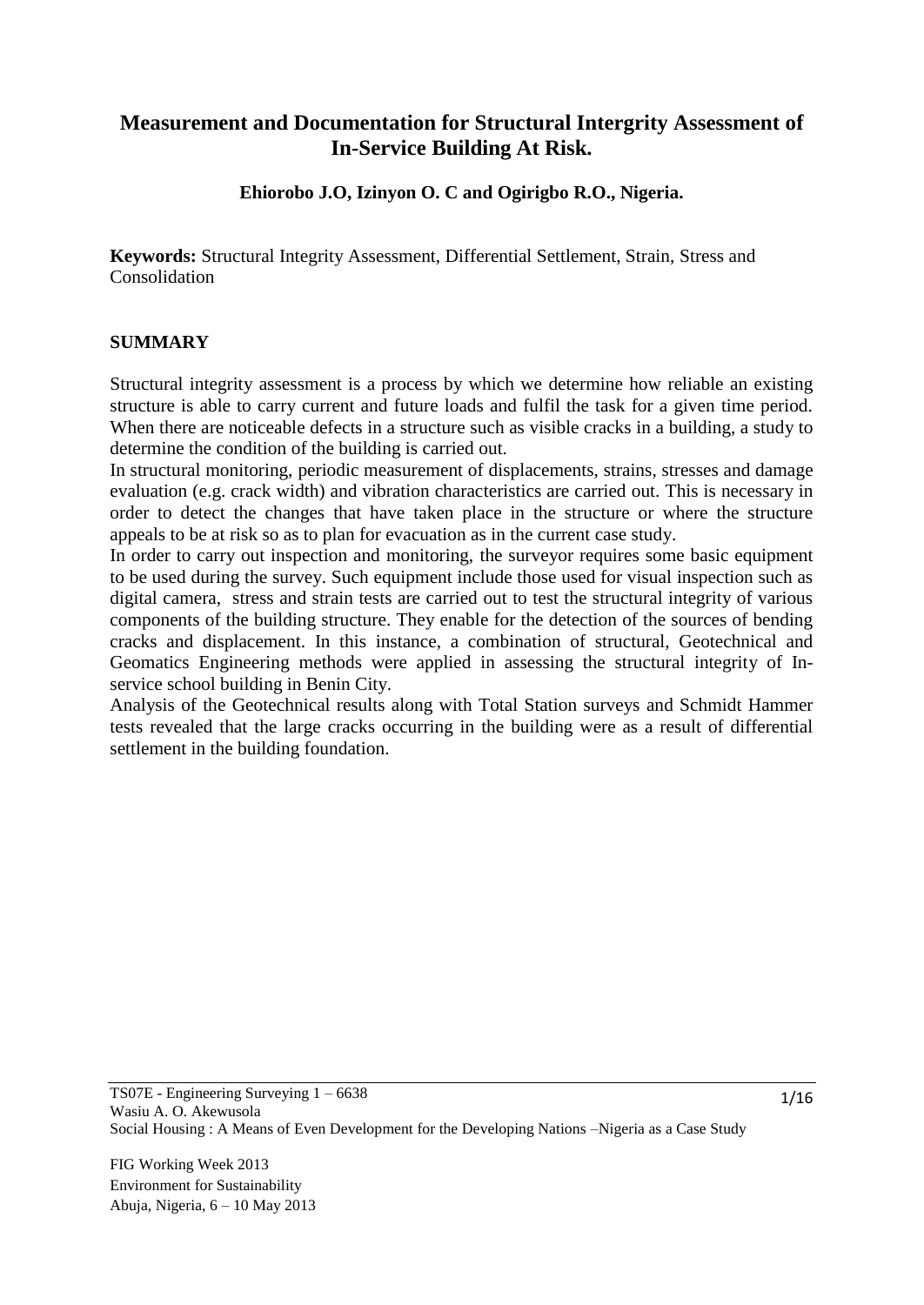# **Measurement and Documentation for Structural Intergrity Assessment of In-Service Building At Risk.**

**Ehiorobo J.O, Izinyon O. C and Ogirigbo R.O., Nigeria.**

## **1. INTRODUCTION**

Measurement and documentation for the integrity of in-service buildings are necessary to provide information for maintenance planning and prevent complete collapse of an in-service building.

Structural integrity assessment is a process by which we determine how reliable an existing structure is able to carry current and future loads and fulfil the tasks for a given time period (Rucker, Hiller and Rohrmann, (2006)). The main task for assessment is to ensure that a structure or part of the structure don't fail under loading.

As a result, it has become more common for responsible authorities or owners of properties which are subjected to regular or periodic loading to carryout monitoring of structural elements or carryout observation to determine the level of structural integrity of buildings.

In structural monitoring, periodic measurement of displacement, strains, stresses, damage evaluation (e.g. crack width) and vibration characteristics are carried out with the sole objective of either detecting the changes that have taken place in the structure or where the structure appears to be at risk to plan for its evacuation.

When there are noticeable defects in the structure such as visible cracks in a building, a study to determine the condition of the building is carried out. Such investigation should identify the type of defect such as cracking and subsidence, settlement or movement of the structure. Technical expertise and an understanding of building construction is essential to correctly identify the cause of building defects and the remedial measures required to put the defects right.

## **1.1 Building Defects Inspection**

Building inspection is a general surface examination of those parts of a property which are accessible. In other words, the area should be visible and readily available for examination without risk of causing damage to the property of injury to the surveyor (Che – Ani et al).

In order to carry out the inspection, the surveyor requires some basic equipment to be used during the survey. In general four types of inspection are distinguishable: these include visual inspection, concealed object inspection, Dampness inspection, stress and strain survey.

In visual inspection, the equipment include digital camera, binoculars, magnifying glass, video recorder etc. Concealed object inspection may be carried out by the use of cover meter, fibrescope, endoscope etc. Dampness inspection may be carried out using digital thermometer, hygro test kit, wheel etc.

Stress and strain tests are carried out to test the structural integrity of various component of the building structure. They enable for the detection of sources of bending, cracks and displacement in the structures. Some of the equipments for this test include strain gauge, ultrasound and Geodetic survey methods. In carrying out building defects inspection, Hoxley

TS07E - Engineering Surveying 1 – 6638 Wasiu A. O. Akewusola

Social Housing : A Means of Even Development for the Developing Nations –Nigeria as a Case Study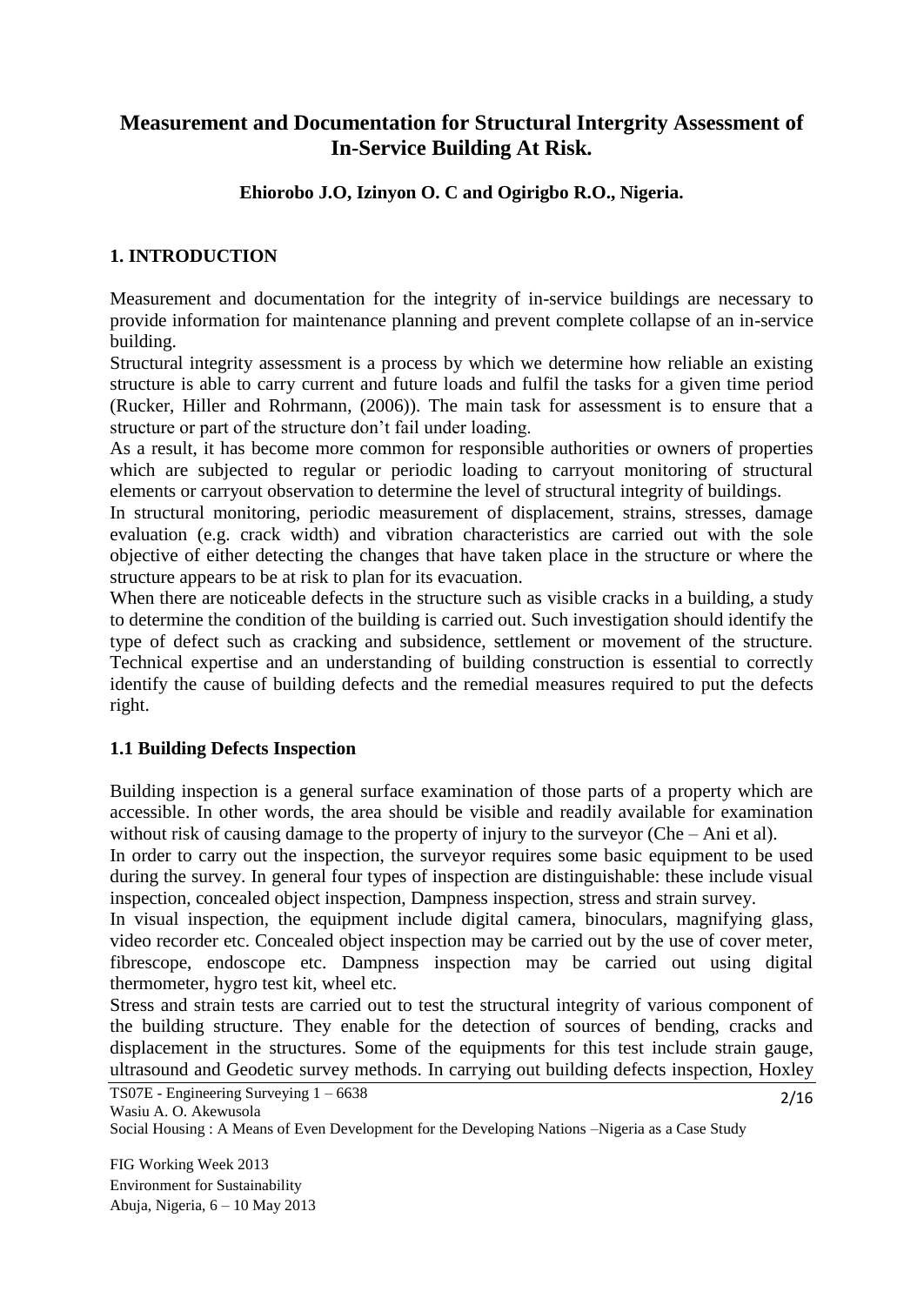(2002) and Ramly (2004) have suggested that the essential elements of survey is to become familiar with the building before actual inspection commences.

From the original site visit to the building being investigated, the most common feature was the development of several cracks, hence the causes, effects and measures for the control of these cracks assume greater importance in this study.

### **2. CRACKS IN BUILDINGS.**

Cracks are common occurrence in buildings. Cracks develop in a building or sections of a building whenever stress in the component exceeds its strength. Stress in the building component may be caused by externally applied forces such as dead and live load or foundation settlement or it could be induced internally by thermal variation, moisture changes, chemical actions etc.

Buildings are usually constructed with different rigid materials. Hence, when movement occurs, there are bound to be cracks. A proper understanding of the type of movement that has caused the crack, and the rate at which this movement is to be expected in the future, is a key step in analysing and providing specifications for the repairs of the cracks.

Buildings can move in several directions and this movement can be in various forms. It could be the building moving itself, or a small portion of it, or it could be the soil on which the building is built, or a small portion of it. Thus, crack is not the cause, but rather the sign that shows that the building is undergoing movement [Dickson (2004)].

There are two major reasons why buildings move, and they include:

- Movement as a result of conditions below ground; and
- Movement as a result of conditions above ground.

#### *Movement due to conditions below ground*

Some of the conditions below ground that could cause buildings to move as listed in a publication by the faculty of Built Environment, Bristol University in Chelsea.

- Seasonal movements as found in clay soils
- Frost heave as found mainly in sandy soils
- Geological faults and mining subsidence
- Variable ground conditions
- Differential movement
- Chemical attack
- Soil creep
- Tree roots
- Broken drains

#### *Movement due to conditions above ground*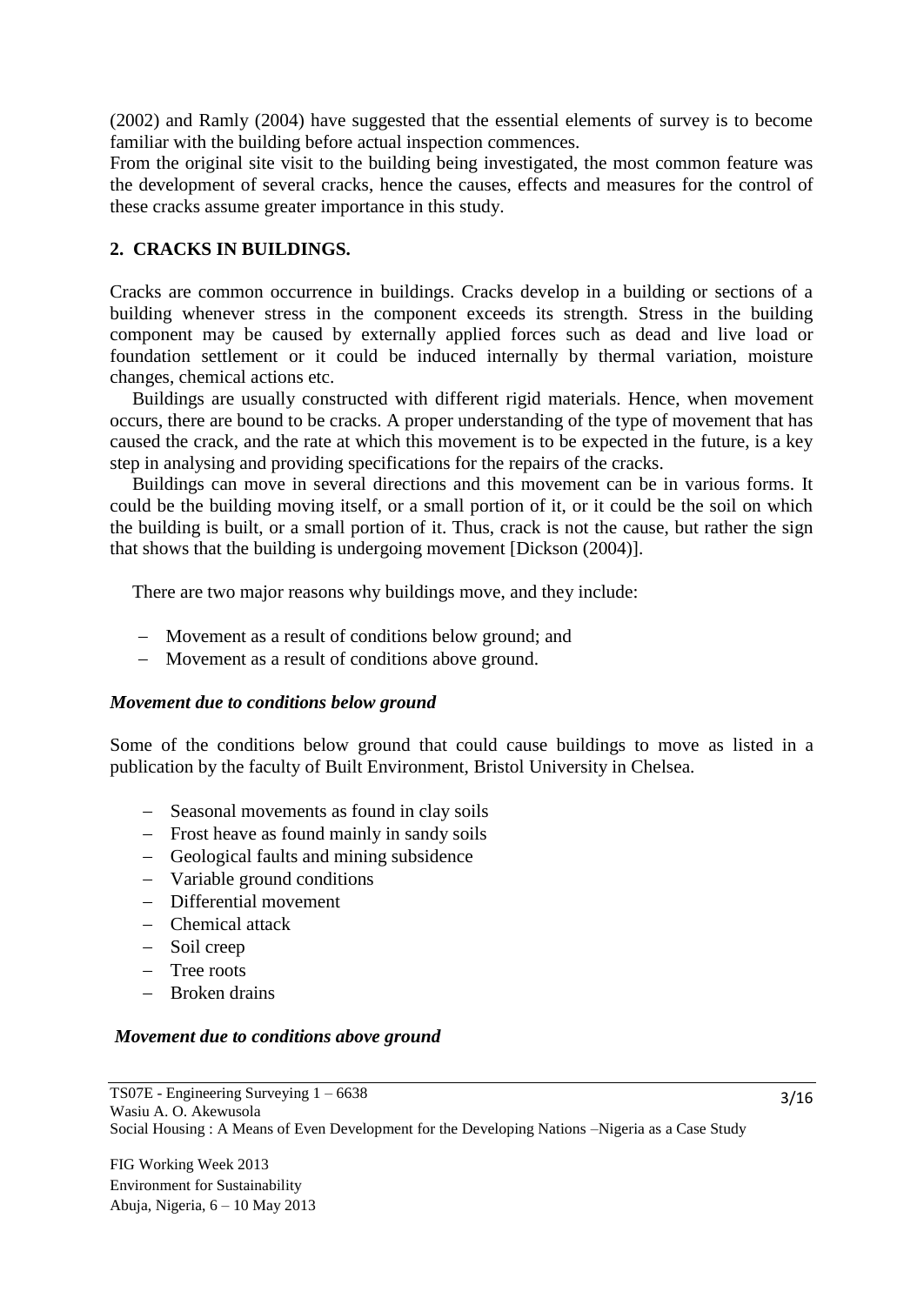Some of the conditions above ground that could also cause buildings to move are:

- Thermal movement
- Moisture movement
- Corrosion of embedded steel
- Lack of lateral restraint
- Excess loading or change in loading patterns
- Impact damage
- Chemical attack
- Poor workmanship

## **2.1. Equipment for Measuring Cracks In Buildings**

Crack widths in buildings can be measured using different equipment ranging from simple and less accurate to more sophisticated and precise equipment. Examples of some equipment used for measuring crack widths as given in Freeman, Little John and Driscolli (1994) include:

- Steel rule
- Magnifying glass fitted with a graticule
- Demec gauge
- Caliper

Schutter (2002) also demonstrated that cracks in buildings can be measured using a video microscope, and introduced the video microscope crack monitoring system.

## **2.2 . Methods for Measuring Cracks In Buildings**

There are several methods/ techniques that have been used for measuring and monitoring cracks in buildings, some of them have been discussed here:

- *Magnifier and graticule:* This method can be used to measure internal cracks in plaster or other smooth finishes. A description of this method is shown in Figure 2. It involves measuring the offset between two pencil marks using a magnifying glass fitted with a graticule. It can measure crack widths to an accuracy of 0.1mm.
- *Plastic tell – tales:* This method involves screwing two overlapping plates to the wall where the crack is, each plate mounted on opposite sides of the crack. One of the platesis usually marked with a cursor while the other with a scale graded in millimetres. The cursor is initially placed at the centre of the scale, thus any subsequent movement of the building can be measured to the nearest millimetre from the scale.
- *Demec points:* This method involves fixing two small stainless steel discs on opposite sides of the crack, and measuring the distance between them using a demec gauge. Demec gauge can measure movements in buildings to high accuracies up to 0.02mm.

Social Housing : A Means of Even Development for the Developing Nations –Nigeria as a Case Study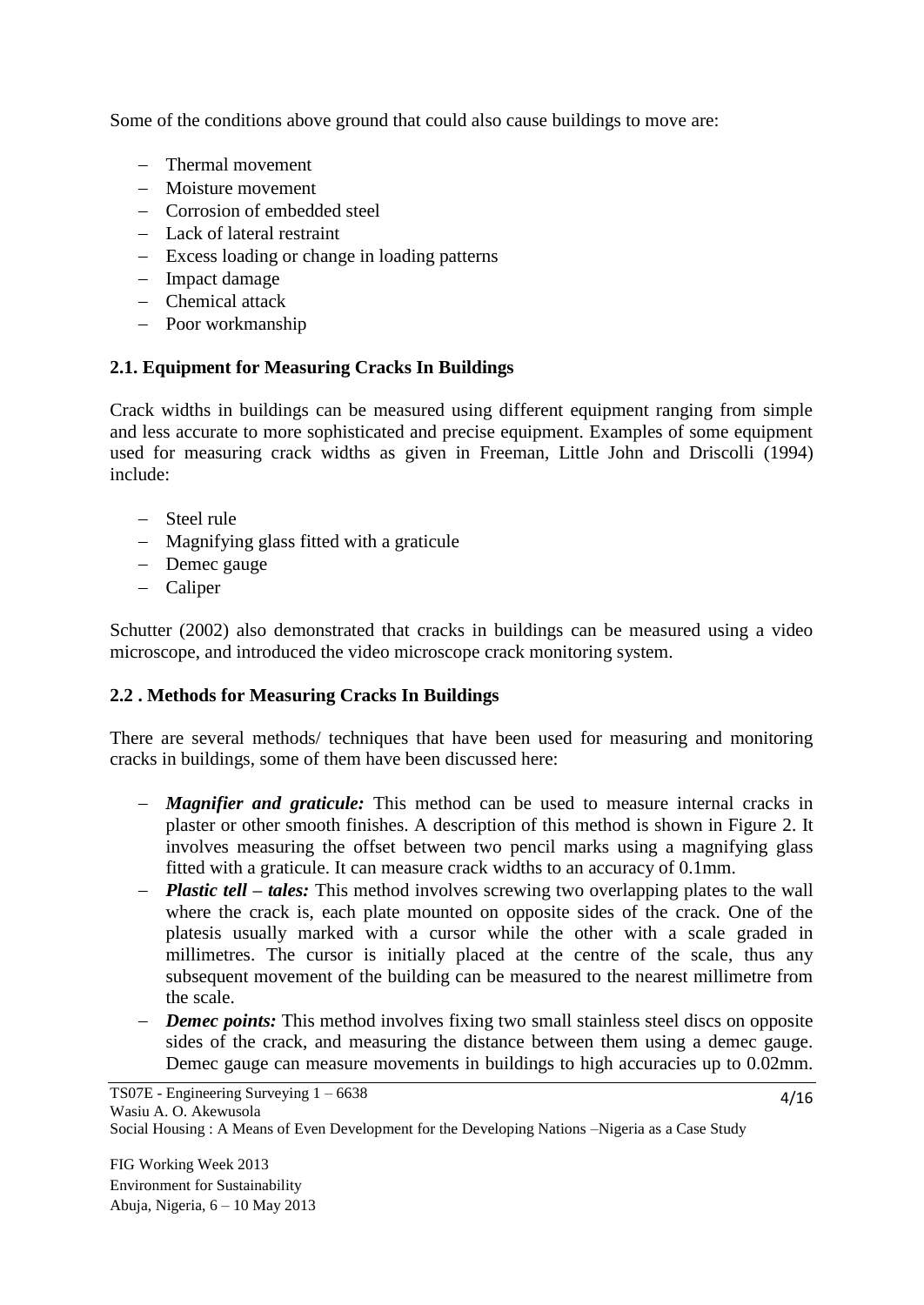A major setback it has is that it can only be used on flat surfaces and not corners. It can also detect changes due to temperature and moisture, which sometimes can lead to misleading results.

- *Brass screws:* This is a simple technique recommended by BRE [1989] that can be used to measure cracks in walls. Small brass screws are fixed on opposite sides of the crack on the wall, and the distance between them is measured with calipers. This has the advantage of being used to measure cracks both on flat surfaces and corners.
- *Non –destructive methods:* There are several non destructive techniques that can be applied in monitoring/ measuring cracks in buildings/ structures. The video microscope, which was discussed extensively by Schutter [2002] can measure crack widths to accuracies ranging from 0.02mm to 0.002mm, depending on the magnification. Acoustic emission techniques have also been used for crack monitoring and this has been reported by several authors [Maltreral (2004), Kepta, Jiwen (2007) and Kr (2007)]. Also, Orlando and several others [Leckbeusch (2003), Pierakinieral (2004), Whiteral and Slob (2009)], have reported the use of ground – penetrating radar (GPR) in the monitoring of movements in buildings. Niemeirer et al (2008) also reported the development of a digital crack monitoring system (DCMS) consisting of a camera device and processing software. The accuracy of the equipment is reported to be in the range of 0.05mm.

## **3. SITE DESCRIPTION**

St. Mary dedication international school is located along Sapele road in Benin City at a distance of about 0.75Km from the city centre. The school consist of blocks of classrooms, offices and dormitories.

The layout of the building at the school is shown in Fig 1 while the attribute descriptions of the building are shown in Table 1.

| $Block - ID$ | Floors (Nos) | Uses                             |
|--------------|--------------|----------------------------------|
| $Block - A$  |              | Offices, classroom, Laboratories |
|              |              | and dormitory                    |
| Block - B    |              | Offices and classroom            |
| Block - C    |              | Ceremonial and Assembly hall     |
| Block - D    |              | Offices and classroom            |
| Block - E    | 3            | Kitchen, offices and stores      |

 **Table I: Attribute Characteristics of School Building**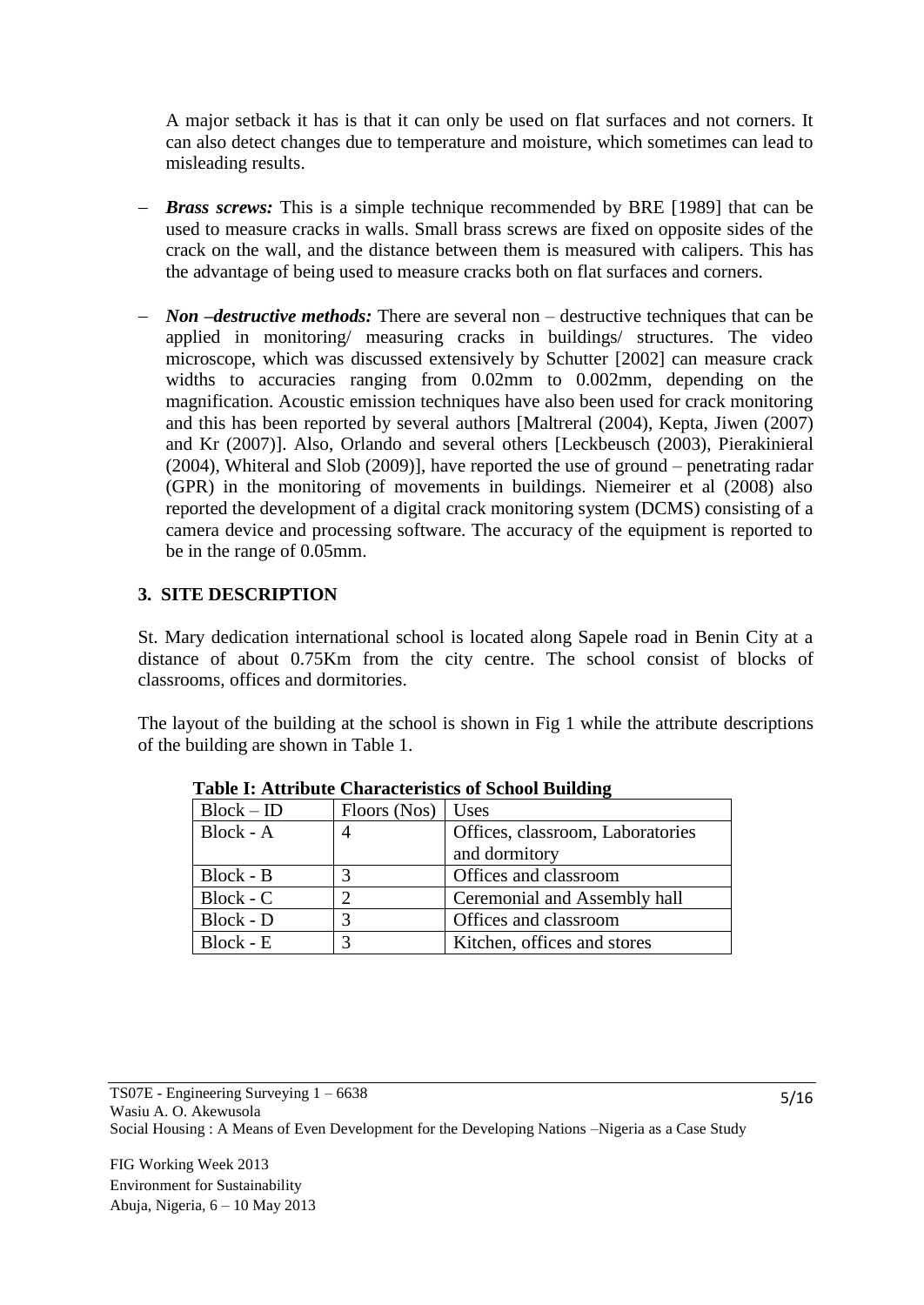

**Fig 1: Plan of the Compound showing Building with sampling points**

There are five blocks of buildings within the school compound.

Shear cracks are noticeable in many of the buildings particularly block A which is multi functional block having offices, classrooms, Laboratories and dormitories. The cracks are more noticeable on the west wing of the building separated by expansion joint. Most of the cracks run from the ground floor to the roof.

## **3.1 Data Collection.**

The first phase of work involved a review of the original designs and construction documents and drawings with the necessary approval by the Edo Development and Property Authority (EDPA). These were used to

- Assess the structural layout of the buildings
- Identify critical areas for inspection
- Identify the specified loads to assess usage and possibility of overloading.
- Verify if unauthorised addition or alteration have been carried out in the building strucutures.

Based on these evaluations, the following field surveys were carried out:

- i. Topographical survey of the project site
- ii. As Built surveys of the buildings.
- iii. Geotechnical investigation within the building area and Georeferencing of borehole and CPT locations.
- iv. Visual inspection of building

TS07E - Engineering Surveying 1 – 6638

```
Wasiu A. O. Akewusola
```
Social Housing : A Means of Even Development for the Developing Nations –Nigeria as a Case Study

FIG Working Week 2013 Environment for Sustainability Abuja, Nigeria, 6 – 10 May 2013 6/16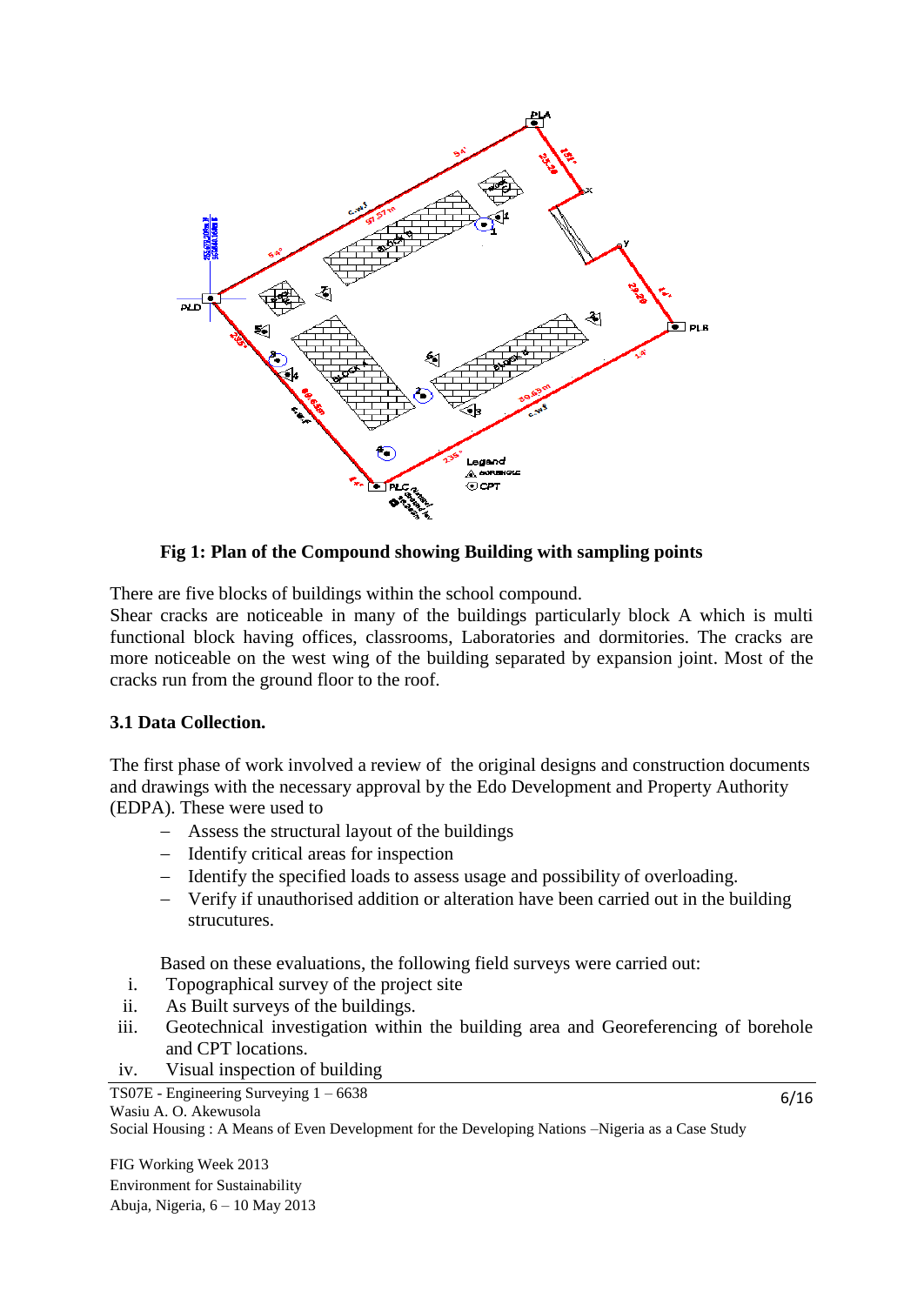- v. Measurement of crack width and length.
- vi. Rebound hammer tests on concrete column.

## **3.2 Visual Inspection**

Visual inspection is usually the first step in the investigation of the causes, nature and extent of deterioration in structures. The equipment used for visual inspection in this study includes a digital camera, video recorder; touch light, magnifying glasses and a steel tape. During inspection, it was discovered that the situation in the building endangers the safety of the children using the building. The school authority was therefore informed both orally and in writing to evacuate the building and recommended that appropriate action be taken in a timely manner.

## **3.3 Topographical Survey and As-Built Survey of the Project**

The topographical survey was carried out to determine the direction of ground slope and level of water soaking into the foundation of block A which may be responsible for weakening foundation soils and contributing to the differential settlement.

As-built survey of the building was carried out using a Total Station instrument. The building interiors were measured with a steel tape. The purpose of the As-built survey was to determine if there was any marked deviation of the constructed building from the original design in terms of numbers of columns, beams and their sizes, block sizes etc their alignment and placement.

### **3.4 Geotechnical Investigation**

Soil condition assessment was carried out by both field and laboratory procedures. Subsoil geotechnical investigation was carried out by borehole drilling using hand auger and in-situ bearing capacity determination using Dutch Cone Penetrometer.

The soil sampling points and the DCPT tests points were Geo-referenced using the Total Station instrument. Recovered samples were identified and taken in cellophane bags to the laboratory for testing for specific gravity, moisture content, Particle Size distribution, Shear strength and consistency tests.

#### **3.5 Assessment of Concrete Strength Using Rebound Hammer.**

Structural material assessments were conducted using non destructive testing procedures. The structural elements of the buildings after visual assessment were subjected to non destructive strength assessment. These involved the columns, beams, slabs and isolated foundation footings. The tests were carried out using the Schmidt Hammer techniques.

#### **3.6 Measurement of Cracks in Building**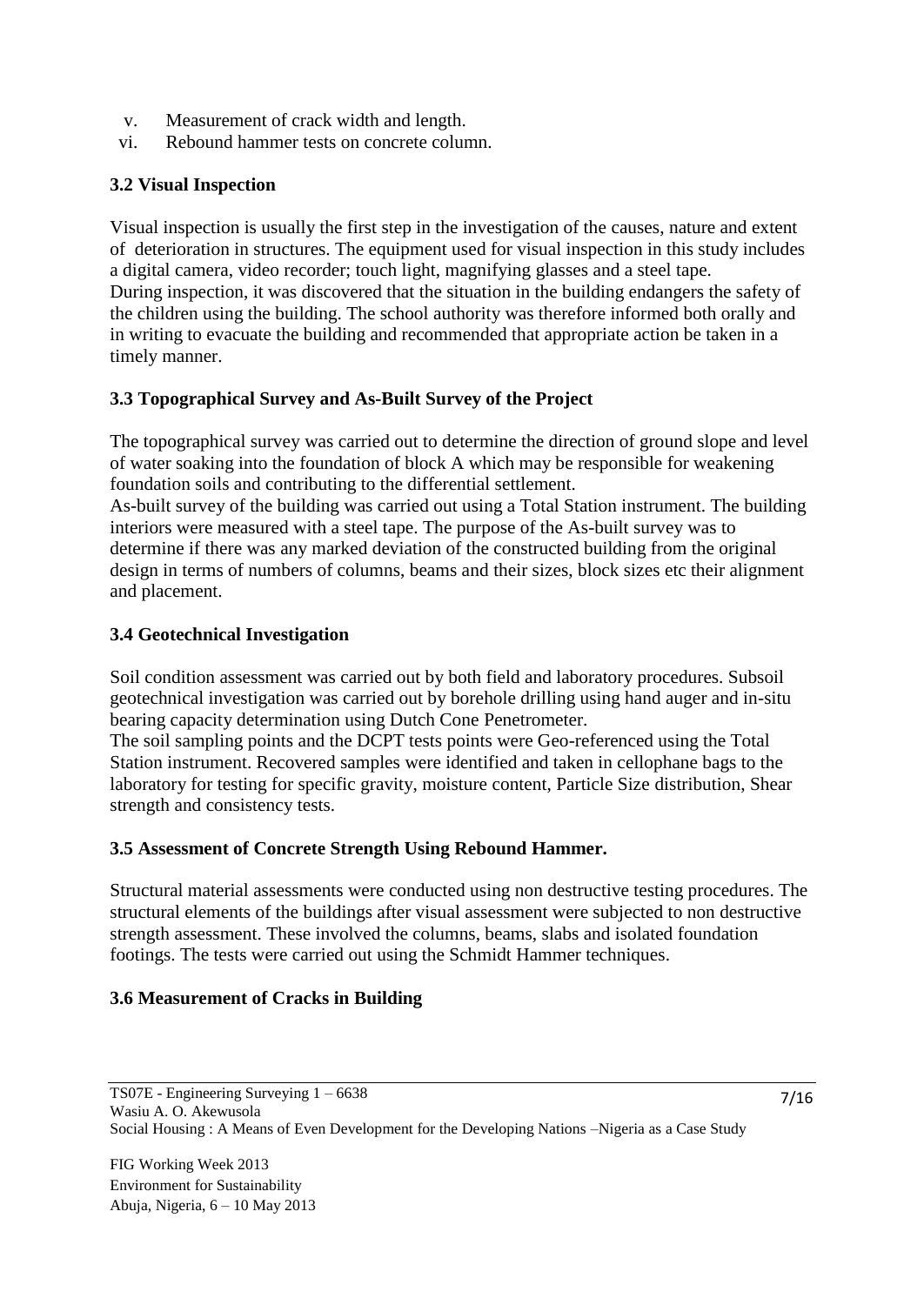Cracks widths were measured using a combination of metric rule and magnifying glass fitted with graticule. The method involved measuring the offset between two pencil marks using a magnifying glass fitted with graticule (see figure 2)



Figure 2: Measuring crack width using a magnifying glass and graticule

# **4. RESULTS AND DISCUSSION**

## **4.1 Visual Inspection**

Visual inspection of various parts of the building show that Block A has sufficiently suffered serious structural deterioration. Several cracks both longitudinal and transverse were observed particularly in the west wing of the block. Many of the cracks run from the ground floor to the roof. Photographic images of many of the cracks are shown in fig 3 to fig 8.





**Fig 3: crack in office wall Fig 4: crack along outside Column D4**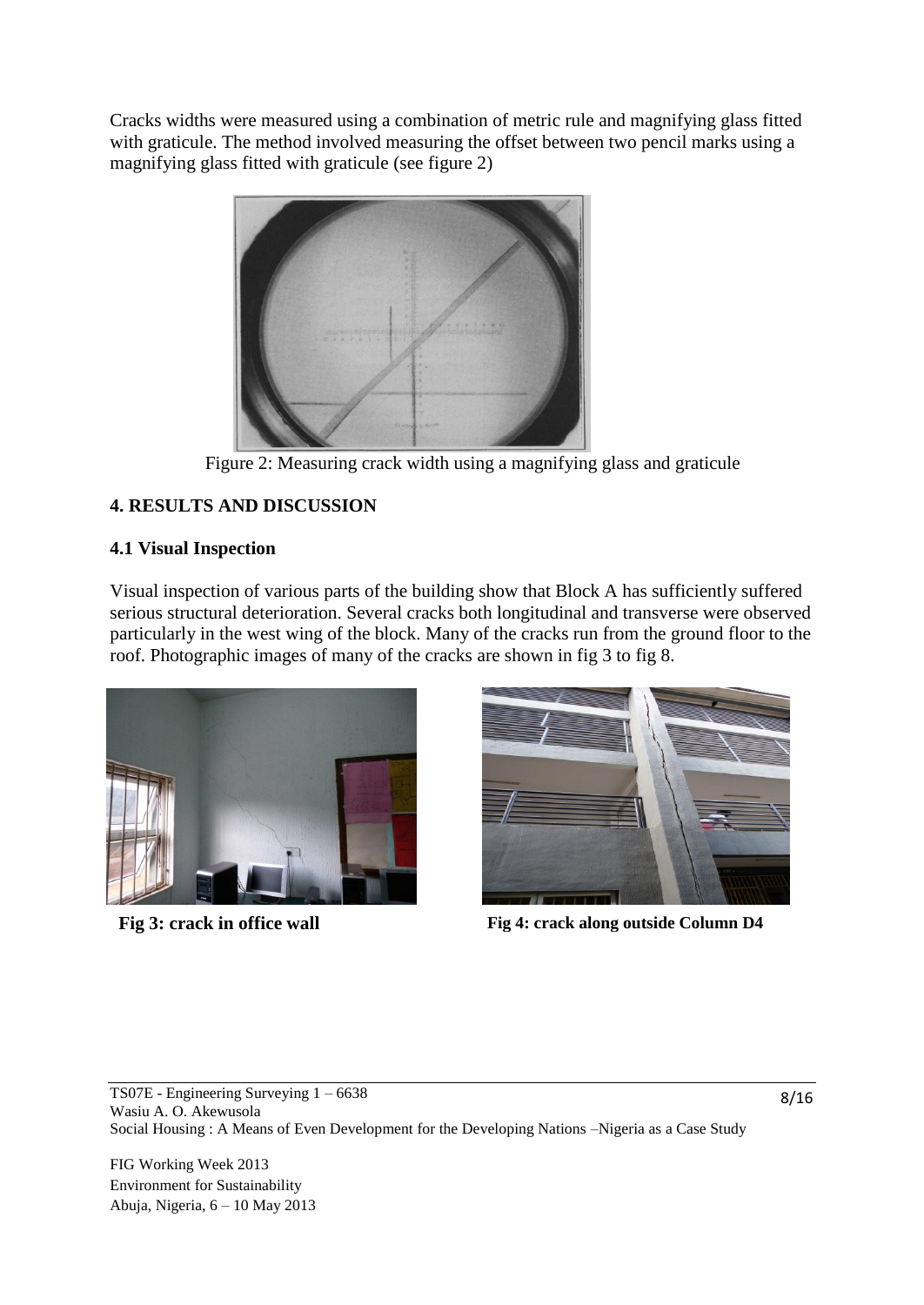

**Fig 5: crack around Beams**



**Fig 7: diagonal crack on wall Fig 8: crack in Window**

## **4.2 Topographical and As-Built Details**



**Fig 6: major crack in wall**



The total station survey results were used to develop a 3D terrain model of the site in order to determine the direction of runoff. Contour lines were created using the Graded TIN interpolation. From the contours, slopes were generated as required. The 3D model and contour plan are shown in Fig 9 and 10 respectively.

The purpose of the survey was to determine if the percolation of storm water in to the ground at the foundation of the building is responsible for weakening of the soil and creating differential settlement. The results showed the ground slopes in the direction of the building and runoff entering the weak soil as the foundation is a contributing factor to the foundation settlement in Block A.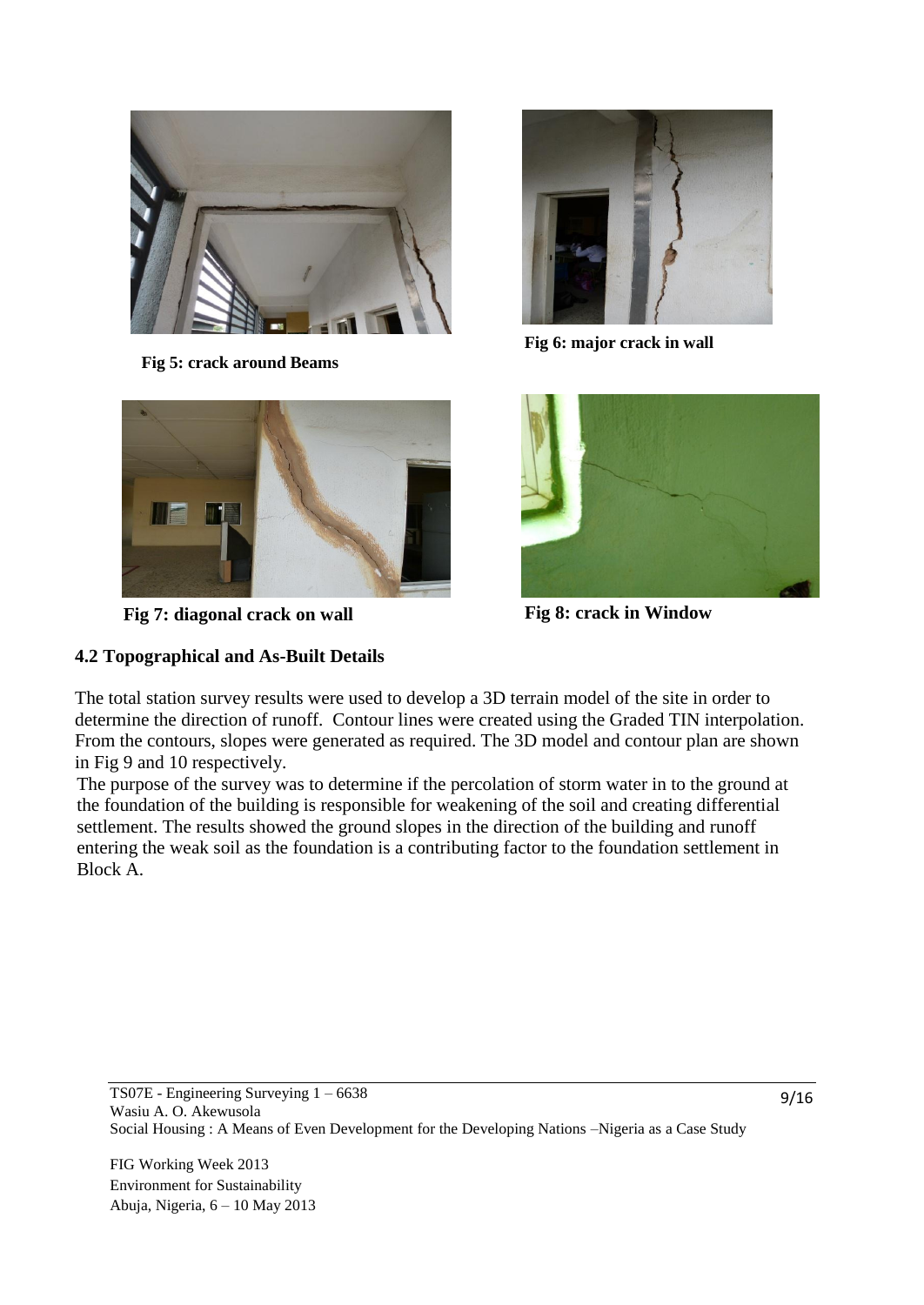

The As-Built surveys were used to fix the position of the various structural elements of the building including column position to see if the buildings as constructed differ appreciably from design. The results of the survey showed no marked variation of the building As-built from the final design.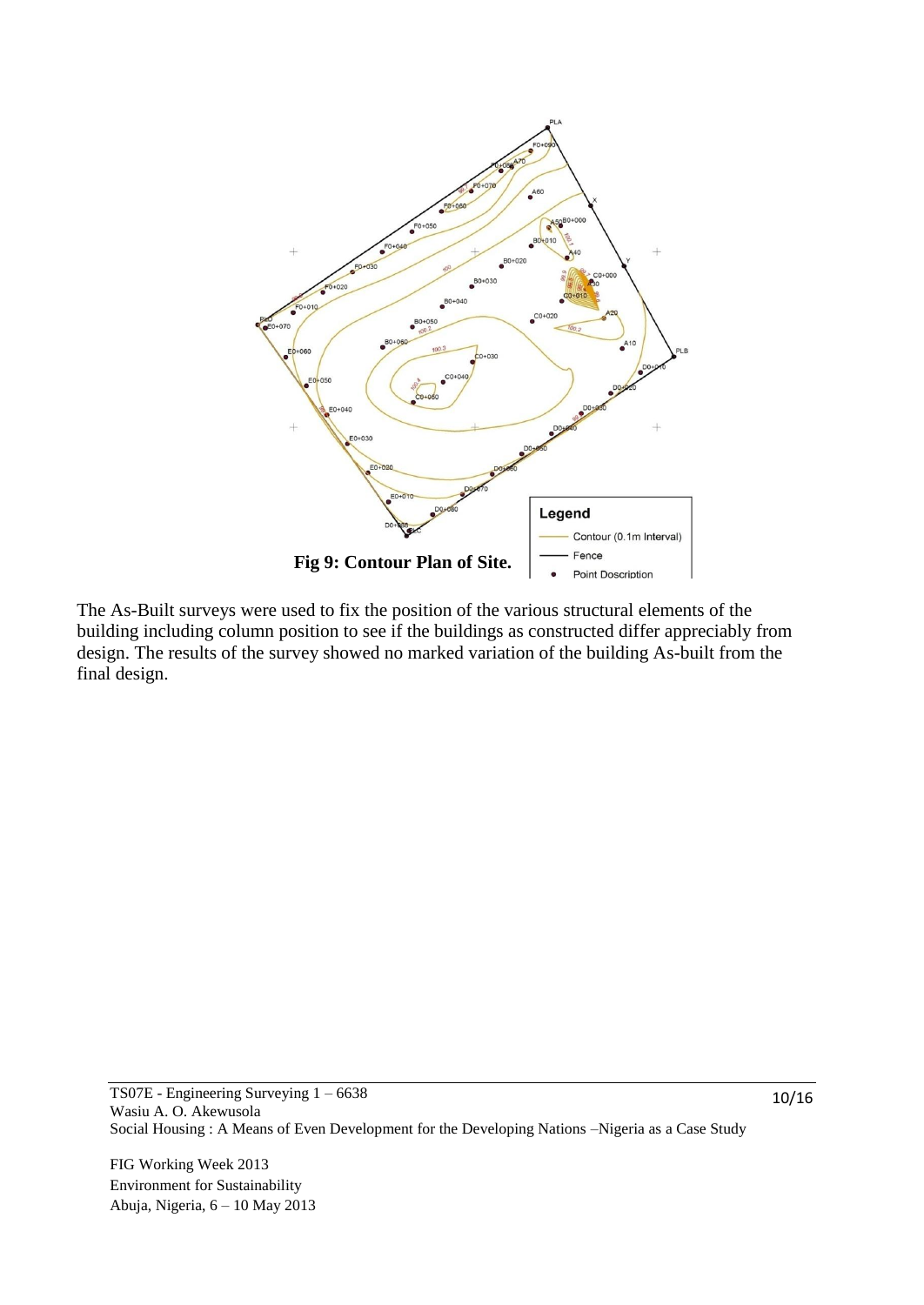

**Fig 10: 3D model of the Project Site.**

## **4.3 Geotechnical Investigation Results.**

The location coordinates of the Boreholes and CPT points are shown in table II.

| S/N | <b>Borehole</b><br>No. | <b>NORTHING</b> | <b>EASTING</b> |
|-----|------------------------|-----------------|----------------|
|     | BH 1                   | 255705.126      | 355611.103     |
|     | BH 2                   | 255672.550      | 355635.118     |

## **Tabe II: BOREHOLE CORDINATES**

TS07E - Engineering Surveying 1 – 6638 Wasiu A. O. Akewusola Social Housing : A Means of Even Development for the Developing Nations –Nigeria as a Case Study

FIG Working Week 2013 Environment for Sustainability Abuja, Nigeria, 6 – 10 May 2013 11/16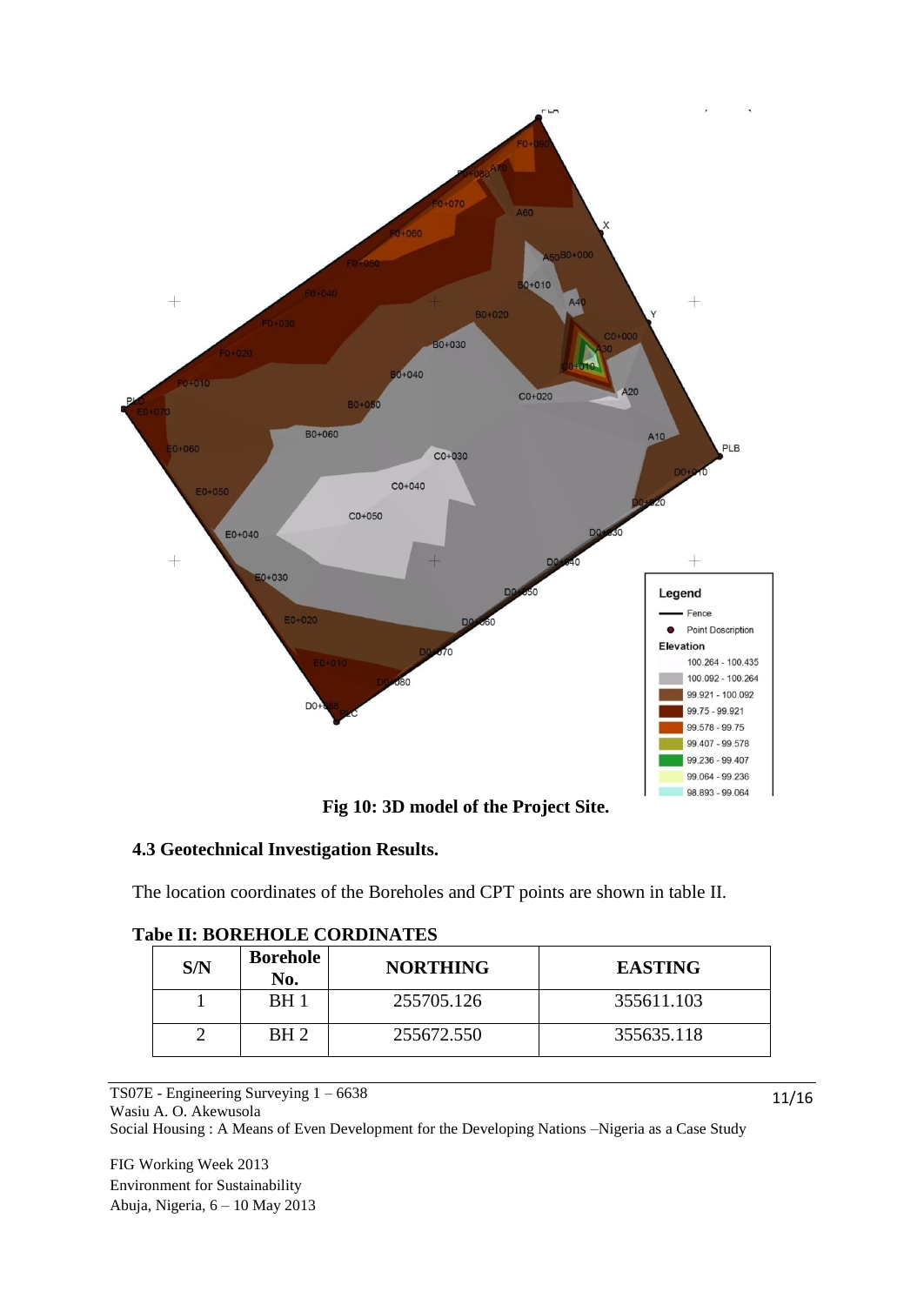| 3              | BH <sub>3</sub>  | 255643.349 | 355604.164 |
|----------------|------------------|------------|------------|
| $\overline{4}$ | BH <sub>4</sub>  | 255654.869 | 355559.144 |
| 5              | <b>BH</b> 5      | 255668.597 | 355553.450 |
| 6              | BH <sub>6</sub>  | 255659.494 | 355595.450 |
| 7              | BH <sub>7</sub>  | 255680.397 | 355568.598 |
| 8              | CPT <sub>1</sub> | 255702.777 | 355607.655 |
| 9              | CPT <sub>2</sub> | 255648.049 | 355592.627 |
| 10             | CPT <sub>3</sub> | 255659.595 | 355556.686 |
| 11             | CPT <sub>4</sub> | 255629.595 | 355583.672 |

The results of the geotechnical investigation show that the specific gravity of the soil varied from 2.46 to 2.64 indicative of sandy clayed soils. The liquid limit varied from 20% to 80% while the plasticity index was generally in the range of  $20 - 50\%$ . Particle size distribution in the soil showed clayed content varying from  $40 - 60\%$ . Optimum moisture content in the soil ranged from about  $10 - 18\%$ . From the structural analysis point of view, the isolated footings existing in the site are expected to have a maximum settlement varying from 13.88 to 104.89mm with an average of 53.66mm and the maximum differential settlement about 91.01mm (in standard practice, maximum differential settlement should be 25mm and the maximum differential settlement is limited to half of the total allowable settlement i.e. 12.50mm). In the site under consideration, there is a considerable amount of clay content in the soil and the clay is likely to be saturated. In such case, settlement is likely to occur over a period of about 25years; and within 5years maximum differential settlement would have reached 40mm.

As a result, structural distress would have become noticeable as evidenced from the different types of cracks (both longitudinal and transverse) and map shaped cracks noticeable in Block A. A plot of the differential settlement – duration curve is shown in fig 11 below.



TS07E - Engineering Surveying 1 – 6638 Wasiu A. O. Akewusola Social Housing : A Means of Even Development for the Developing Nations –Nigeria as a Case Study

12/16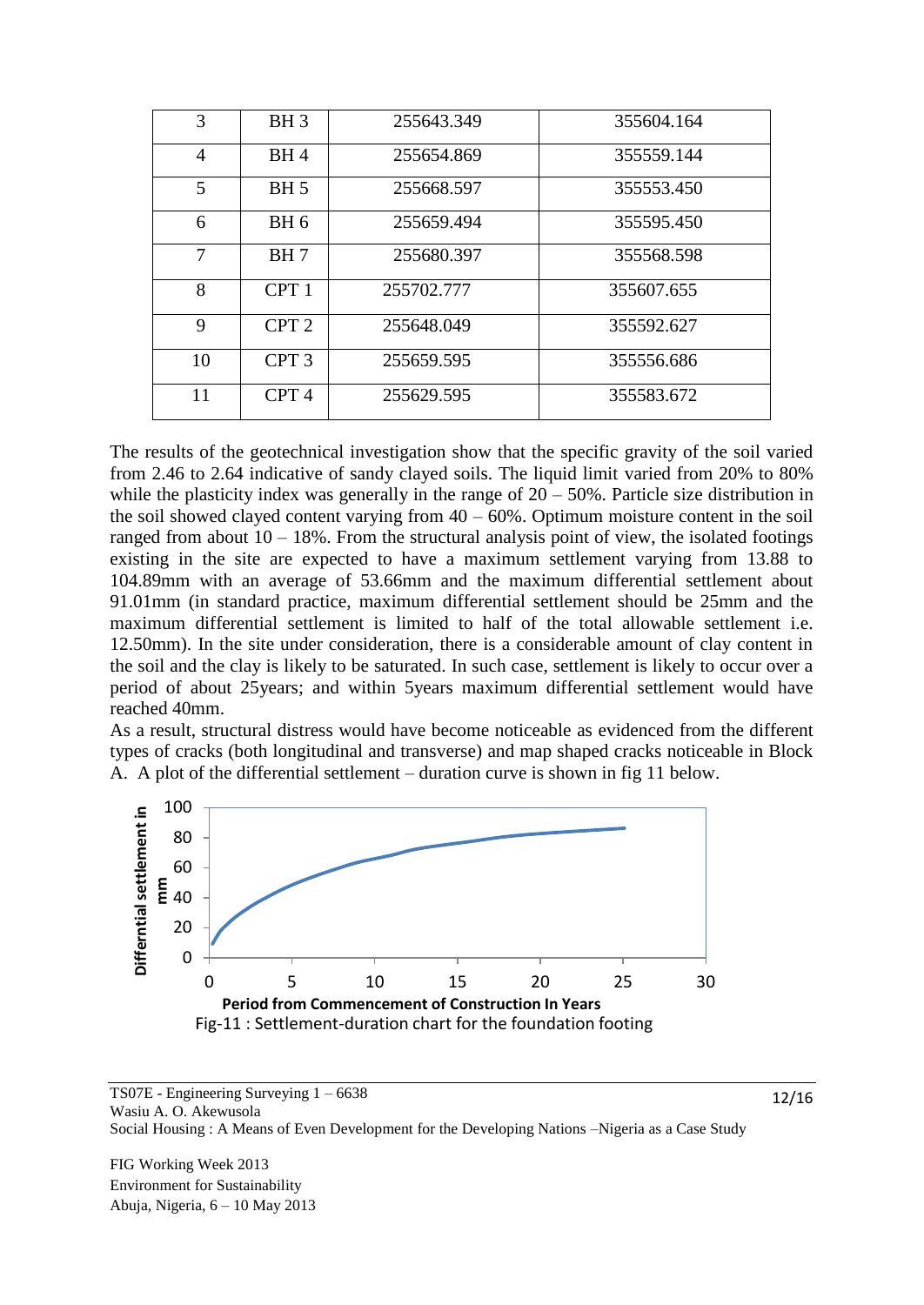From an evaluation of the geotechnical results, the defects at the site can be said to have resulted from inadequate foundation consideration as the foundation has been designed on a consolidation soil (strata with high differential settlement.

### **4.4 Assessment of Concrete Strength Using Rebound Hammer.**

Results of non destructive strength assessment of columns, beams and slabs using Schmidt Hammer tests are summarized in table III below:

| S/N | <b>Structural Element</b> | <b>Member</b> | <b>Mean compressive</b><br>strength $\bar{N}/mm^2$ |
|-----|---------------------------|---------------|----------------------------------------------------|
|     | Column                    |               |                                                    |
|     | Column                    | D2            | 43                                                 |
|     | Column                    | D3            | 42                                                 |
|     | Column                    | D4            |                                                    |
|     | Beam – first Floor        | D14           |                                                    |
|     | Beam – Second Floor       |               |                                                    |

Table III: summary of Non destructive Tests of structural Elements.

In table III, the mean compressive strength for each of the structural element was  $> 25$ N/mm<sup>2</sup> which is the minimum acceptable compressive strength of concrete.

### **4.5 Crack Measurement**

From the measurement carried out in block A on the major cracks, the longest of the cracks occurred along the column joint with the cracks varying from a minimum of 1.8m to 3.15m. The width of the cracks ranged from 1.75mm to 22.25mm.

| S/N            | Location              | Type of cracks | Depth of crack | Crack mean |
|----------------|-----------------------|----------------|----------------|------------|
|                | Description           |                | (mm)           | width (mm) |
| 1              | $Floor - BC 12$       | Horizontal     | 650            | 21.00      |
| 2              | Wall $-$ JK 3         | Horizontal     | 2300           | 31.50      |
| 3              | Column-D <sub>3</sub> | Vertical       | 3150           | 22.25      |
| $\overline{4}$ | Column-D <sub>2</sub> | Vertical       | 2800           | 2.16       |
| 5              | $Wall - D E2$         | Vertical       | 750            | 23.00      |
| 6              | Wall $-$ D 23         | Curvilinear    | 525            | 21.00      |
| 7              | Column-H1             | Vertical       | 1800           | 1.75       |
| 8              | $Wall - CD 3$         | Curvilinear    | 655            | 18.60      |
| 9              | Beam-D <sub>34</sub>  | Horizontal     | 600            | 0.75       |
| 10             | $Wall-DC2$            | Horizontal     | 1200           | 18.50      |
| 11             | Wall-PW 2             | Curvilinear    | 620            | 15.51      |
| 12             | Wall – PW 1           | Diagonal       | 1250           | 20.62      |

Table IV: Summary of crack description for project site

TS07E - Engineering Surveying 1 – 6638 Wasiu A. O. Akewusola Social Housing : A Means of Even Development for the Developing Nations –Nigeria as a Case Study

FIG Working Week 2013 Environment for Sustainability Abuja, Nigeria, 6 – 10 May 2013 13/16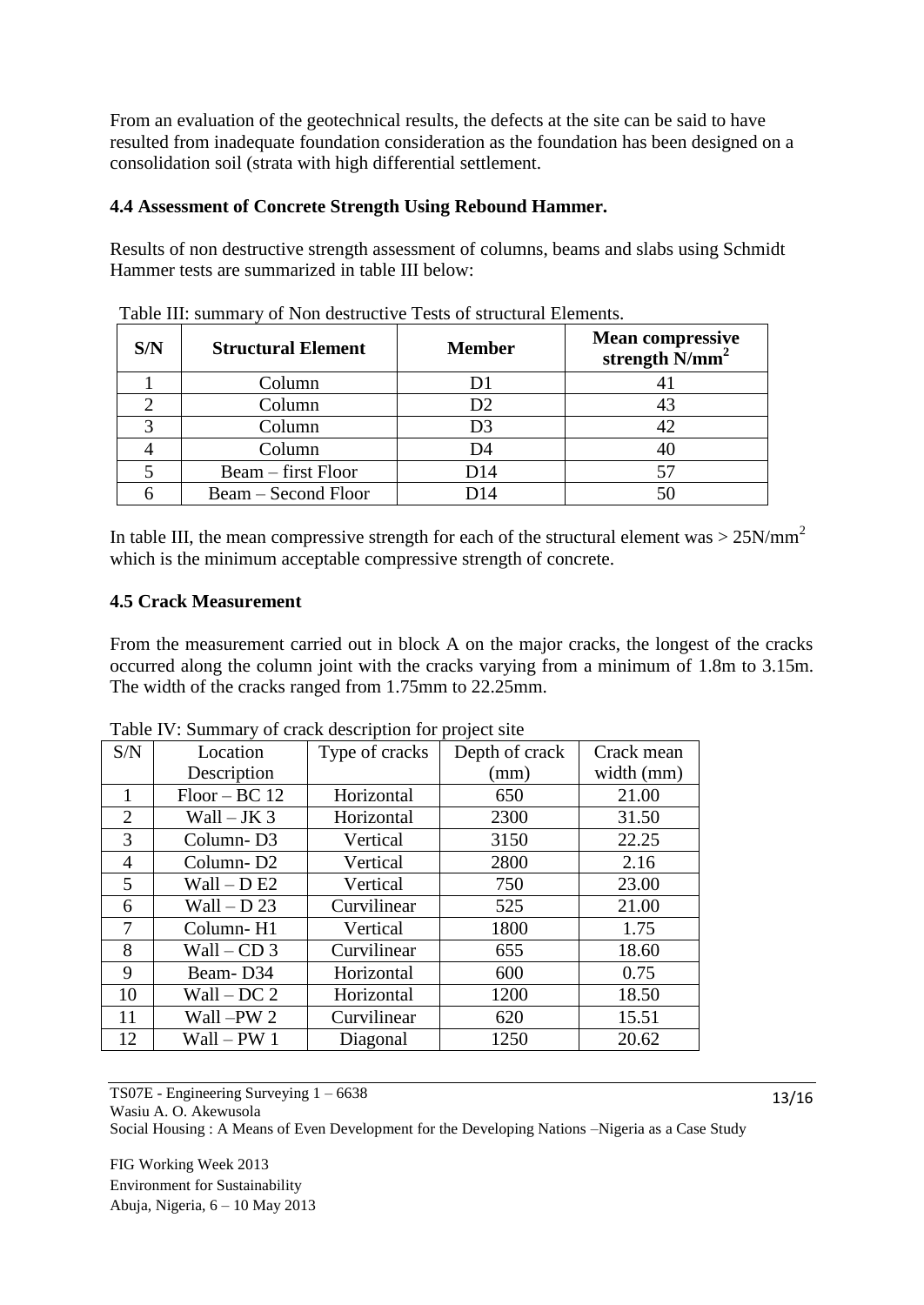Along the walls, the length of the cracks varied from 525mm to 2800mm while the width varied from 15.50mm to 31.50mm. The only crack noticeable on the beams was at D34 with a length of 600mm and mean width of 0.75mm. The cracking follows patterns characteristically associated with flexural and shear failure.

Diagonal cracking was found to be approximately 1.2m in length and initiated at about 0.55m from the support. In general, cracks vary in size from 0.75mm to 31.50mm.

The results of both visual inspection and instrumental measurement does show that extensive crack development and propagation occurred on the ground floor slab, columns and walls on every floor in block A.

## **5. CONCLUSION**

This study has been carried out using a combination of structural, Geotechnical and Geomatics Engineering methods. From the investigation carried out, it has been established that inadequate foundation consideration has resulted in differential settlement which is responsible for the various cracks noticeable in building Block A. The foundation footing is found to be inducing high bearing pressure on the soil, thus resulting in substantial differential settlement.

The cracks within the building vary in width from 0.75mm to 31.50mm. As some of the cracks along the wall are more than 25mm, it means that the stability of the building is already being impaired. As these cracks taper and extend below doors and windows openings in many cases, we can conclude that the cracks has occurred as a result of subsidence.

## **REFERENCE**

- 1. Abdul Azeez A.D, Zubairu, Daliru D. and Ahmed U. A (2002) '' Assessing the structural Integrity of xisting Building structures''. Proceedings at the 4<sup>th</sup> West Africa Built Environment research (WABER) conference 24 – 26 July 2012, Abuk Nigeria. PP. 25 – 34.
- 2. Balasubramaniam, K and Krishnamurthy, C. V. (2007) Sizing of Surface-Breaking Cracks Incomplex, Geometry Components by Ultrasonic Time-of-Flight Diffraction (TOFD) Technique. *Insight,* 49, Pp 200 – 206.
- 3. Che Ani A. I, Ramly A., Jamil .M, Zain .M.F.M, Spian K. ( )'' Role and Methods of Building Defects Inspection''. Ismwiki.vms.my/images/e/ef/Role%26method\_inspection.pdf Retrieved of 01 – 02 – 2013.
- 4. De Schutter, G. (2002) Advanced Monitoring of Cracked Structures Using Video Microscope and Automated Image Analysis. *NDT & E International,* 35, Pp 209 – 212.
- 5. Dickinson, P. (2004) *Cracking and Building Movement*. Published by RICS Business Services Limited, UK, Pp 3 – 9.
- 6. Faculty of the Built Environment, University of the West of England, Bristol. 2006. Available at: [https://environment7.uwe.ac.uk/resources/constructionsample/Conweb/defects/crackin](https://environment7.uwe.ac.uk/resources/constructionsample/Conweb/defects/cracking/print.htm) [g/print.htm](https://environment7.uwe.ac.uk/resources/constructionsample/Conweb/defects/cracking/print.htm)

TS07E - Engineering Surveying 1 – 6638 Wasiu A. O. Akewusola

14/16

Social Housing : A Means of Even Development for the Developing Nations –Nigeria as a Case Study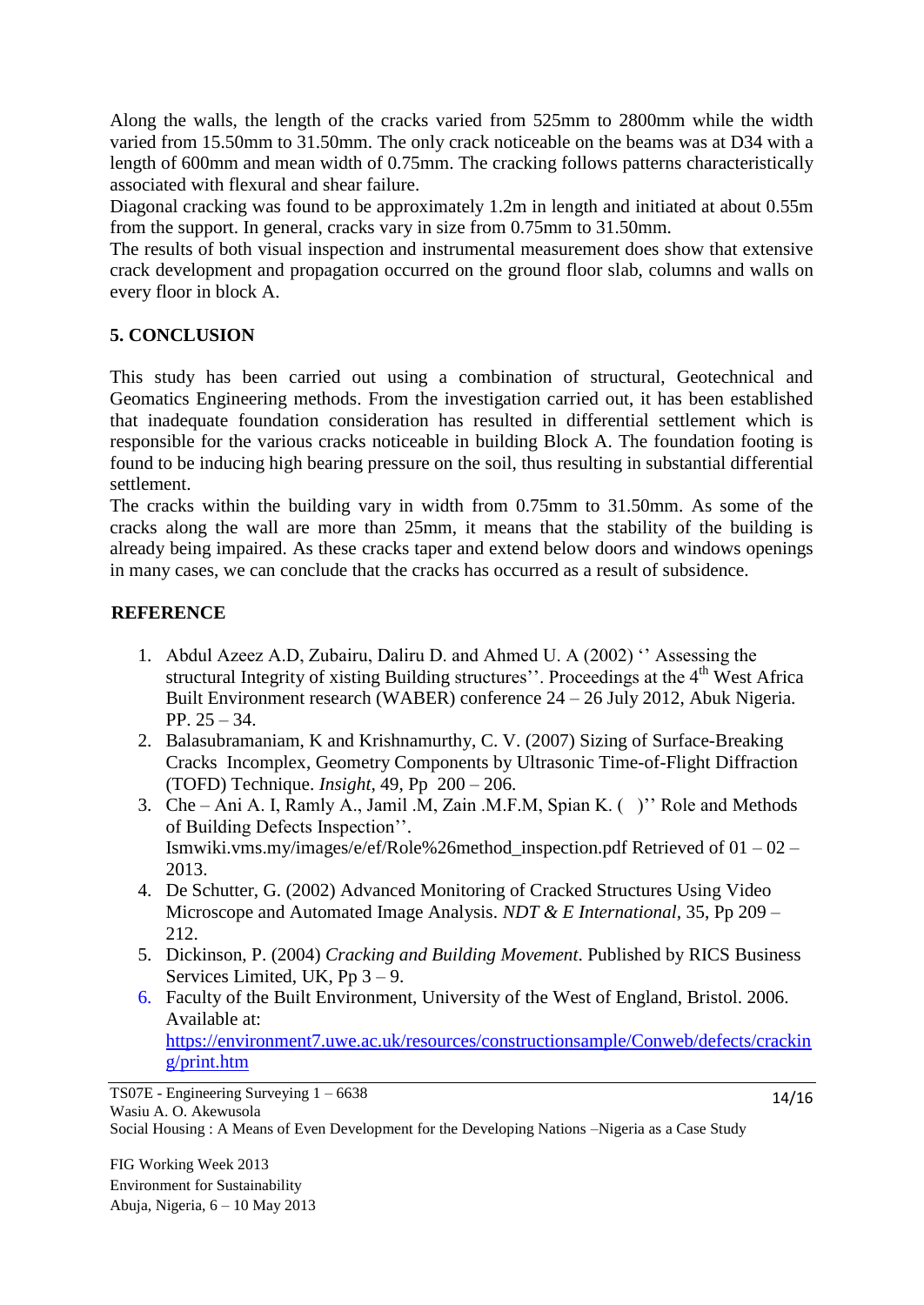- 7. Freeman, T. J., Littlejohn, G. S. and Driscoll, R. M. (1994) *Has your house got cracks? A guide to subsidence and heave of buildings on clay.* Published by Thomas Telford services limited, UK, pp66 – 70.
- 8. Ireland .D, (...) Structural Engineering Assessment of existing Buildings. Retrieved at [www.peo.on.ca/publication/guidelines Practice bulletin 2,](http://www.peo.on.ca/publication/guidelines%20Practice%20bulletin%202) pdf.
- 9. Karthikeyan, M and Tiwari, R. (2007) Development of a Technique to Locate and Quantify A Crack in a Beam Based On Modal Parameters. *J. Vib. Acoust. Trans. ASME* 129(3), Pp 390 – 395.
- 10. Leckebusch, J. (2003) Ground Penetrating Radar: a Modern Three Dimensional Prospection method. *Archaeological Prospection*, 10, 213–240.
- 11. Mallet, L., Lee, B. C., Staszewski, W. J and Scarpa, F. (2004) Structural health monitoring using scanning laser vibrometry: Part II. Lambwaves for Damage Detection. *Smart Mater. Struct,* 13, pp 261 – 269.
- 12. Niemeier .W, Riedel .B, Fraser C, Neuss .H, Stretmann .R and Ziem .E (2008) '' New Digital Crack Monitoring Systems for Measuring and Documentation OF Width Of Cracks In Concrete structures''. 13<sup>th</sup> FIG symposium on Deformation Measurement and Analysis and 4th IAG symposium on Geodesy for Geotechnical and structural Engineering, 12 – 15 may LNEC, Lisbon Portugal.
- 13. Orlando, L and Slob, E. (2009) Using Multicomponent GPR to Monitor Cracks in a Historic Building. *Journal of Applied Geophysics,* 67, pp 327 – 334.
- 14. Pieraccini, M., Luzi, G., Mecatti, D., Fratini, M., Noferini, L., Carissimi, L., Franchioni, G and Atzeni, C. (2004) Remote Sensing of Building Structural displacements using a Microwave Interferometer with Imaging Capability. *NDT & E International,* 37 (7),pp 545 – 550.
- 15. Rucker .W, Hillie .F and Rohrmann R (2006) '' Guidline for the Assessment of Existing Structures'' Federal Institute of Material Research and Testing (BAM), Berlin Germany, SAMCO Final report 2006.
- 16. Simple measuring and monitoring of movement in low rise buildings: part 1 cracks. *BRE Digest* 343, 1989.
- 17. Whiting, B.M., McFarland, D.P andHackenberger, S. (2002) Three-dimensional GPR study of a prehistoric site in Barbados, West Indies. *Journal of Applied Geophysics*, 47, pp 217 – 226.

## **BIOGRAPHICAL NOTES.**

Dr. Jacob Ehiorobo is an Associate Professor in the Department of Civil Engineering University of Benin. He holds an MSC Surveying Engineering Degree from MIIGAIK, (Moscow), PhD from the University of Benin. He is a corporate member of the Nigerian Institution of Surveyors MNIS and a Registered Surveyor. He is also a member of the Nigerian Association of Geodesy. His research interests include precision Engineering Surveys, Deformation Measurement and Analysis, GNSS Positioning, Application of Sensors Technology in Environmental Hazard Monitoring and Analysis, Gully Erosion Modelling, Monitoring and control.